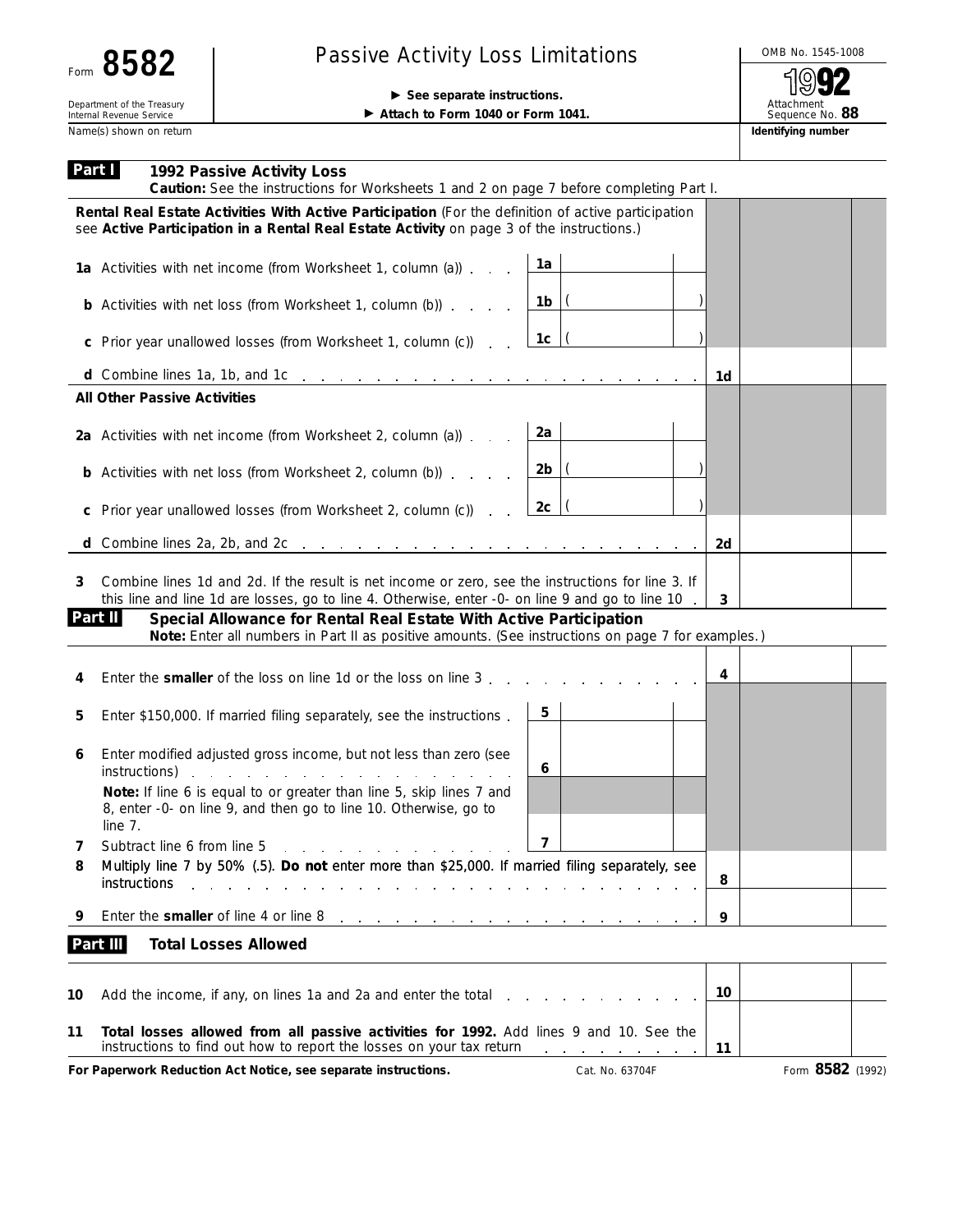**Caution:** *The worksheets are not required to be filed with your tax return and may be detached before filing Form 8582. Keep a copy of the worksheets for your records.*

| Worksheet 1-For Form 8582, Lines 1a, 1b, and 1c (See instructions on page 7.)                           |                                                       |                                       |                                                              |                                  |                      |                                                 |                                                                   |  |
|---------------------------------------------------------------------------------------------------------|-------------------------------------------------------|---------------------------------------|--------------------------------------------------------------|----------------------------------|----------------------|-------------------------------------------------|-------------------------------------------------------------------|--|
| Name of activity                                                                                        | Current year                                          |                                       |                                                              | Prior year                       |                      | Overall gain or loss                            |                                                                   |  |
|                                                                                                         | (a) Net income<br>(line 1a)                           | (b) Net loss<br>(line 1b)             |                                                              | (c) Unallowed<br>loss (line 1c)  |                      | (d) Gain                                        | (e) Loss                                                          |  |
|                                                                                                         |                                                       |                                       |                                                              |                                  |                      |                                                 |                                                                   |  |
|                                                                                                         |                                                       |                                       |                                                              |                                  |                      |                                                 |                                                                   |  |
|                                                                                                         |                                                       |                                       |                                                              |                                  |                      |                                                 |                                                                   |  |
|                                                                                                         |                                                       |                                       |                                                              |                                  |                      |                                                 |                                                                   |  |
| Total. Enter on Form 8582, lines 1a,<br>1b, and 1c. $\blacksquare$                                      |                                                       |                                       |                                                              |                                  |                      |                                                 |                                                                   |  |
| Worksheet 2-For Form 8582, Lines 2a, 2b, and 2c (See instructions on page 7.)                           |                                                       |                                       |                                                              |                                  |                      |                                                 |                                                                   |  |
| Name of activity                                                                                        | <b>Current year</b>                                   |                                       | Prior year                                                   |                                  | Overall gain or loss |                                                 |                                                                   |  |
|                                                                                                         | (a) Net income<br>(line $2a$ )                        |                                       | (b) Net loss<br>(c) Unallowed<br>(line 2b)<br>loss (line 2c) |                                  |                      | (d) Gain                                        | (e) Loss                                                          |  |
|                                                                                                         |                                                       |                                       |                                                              |                                  |                      |                                                 |                                                                   |  |
|                                                                                                         |                                                       |                                       |                                                              |                                  |                      |                                                 |                                                                   |  |
|                                                                                                         |                                                       |                                       |                                                              |                                  |                      |                                                 |                                                                   |  |
|                                                                                                         |                                                       |                                       |                                                              |                                  |                      |                                                 |                                                                   |  |
| Total. Enter on Form 8582, lines 2a,<br>2b, and 2c. $\qquad \qquad \bullet$                             |                                                       |                                       |                                                              |                                  |                      |                                                 |                                                                   |  |
| Worksheet 3—Use this worksheet if an amount is shown on Form 8582, line 9 (See instructions on page 8.) |                                                       |                                       |                                                              |                                  |                      |                                                 |                                                                   |  |
| Name of activity                                                                                        | Form or schedule<br>to be reported on                 | (a) Loss<br>(See instructions.)       |                                                              | (b) Ratio<br>(See instructions.) |                      | (c) Special<br>allowance (See<br>instructions.) | (d) Subtract column<br>(c) from column (a)<br>(See instructions.) |  |
|                                                                                                         |                                                       |                                       |                                                              |                                  |                      |                                                 |                                                                   |  |
|                                                                                                         |                                                       |                                       |                                                              |                                  |                      |                                                 |                                                                   |  |
|                                                                                                         |                                                       |                                       |                                                              |                                  |                      |                                                 |                                                                   |  |
|                                                                                                         |                                                       |                                       |                                                              |                                  |                      |                                                 |                                                                   |  |
| Total                                                                                                   | $\mathcal{A}$ , and $\mathcal{A}$ , and $\mathcal{A}$ |                                       |                                                              | 1.00                             |                      |                                                 |                                                                   |  |
| Worksheet 4-Allocation of Unallowed Losses (See instructions on page 8.)                                |                                                       |                                       |                                                              |                                  |                      |                                                 |                                                                   |  |
| Name of activity                                                                                        |                                                       | Form or schedule<br>to be reported on |                                                              | (a) Loss<br>(See instructions.)  |                      | (b) Ratio                                       | (c) Unallowed loss                                                |  |
|                                                                                                         |                                                       |                                       |                                                              |                                  |                      | (See instructions.)                             | (See instructions.)                                               |  |
|                                                                                                         |                                                       |                                       |                                                              |                                  |                      |                                                 |                                                                   |  |
|                                                                                                         |                                                       |                                       |                                                              |                                  |                      |                                                 |                                                                   |  |
|                                                                                                         |                                                       |                                       |                                                              |                                  |                      |                                                 |                                                                   |  |
|                                                                                                         |                                                       |                                       |                                                              |                                  |                      |                                                 |                                                                   |  |
|                                                                                                         |                                                       |                                       |                                                              |                                  |                      |                                                 |                                                                   |  |
| Total<br>Worksheet 5-Allowed Losses (See instructions on page 8.)                                       |                                                       |                                       |                                                              |                                  |                      | 1.00                                            |                                                                   |  |
| Name of activity                                                                                        |                                                       | Form or schedule<br>to be reported on |                                                              | (a) Loss<br>(See instructions.)  |                      | (b) Unallowed loss<br>(See instructions.)       | (c) Allowed loss<br>(See instructions.)                           |  |
|                                                                                                         |                                                       |                                       |                                                              |                                  |                      |                                                 |                                                                   |  |
|                                                                                                         |                                                       |                                       |                                                              |                                  |                      |                                                 |                                                                   |  |
|                                                                                                         |                                                       |                                       |                                                              |                                  |                      |                                                 |                                                                   |  |
|                                                                                                         |                                                       |                                       |                                                              |                                  |                      |                                                 |                                                                   |  |
|                                                                                                         |                                                       |                                       |                                                              |                                  |                      |                                                 |                                                                   |  |
| <b>Total</b>                                                                                            |                                                       |                                       |                                                              |                                  |                      |                                                 |                                                                   |  |